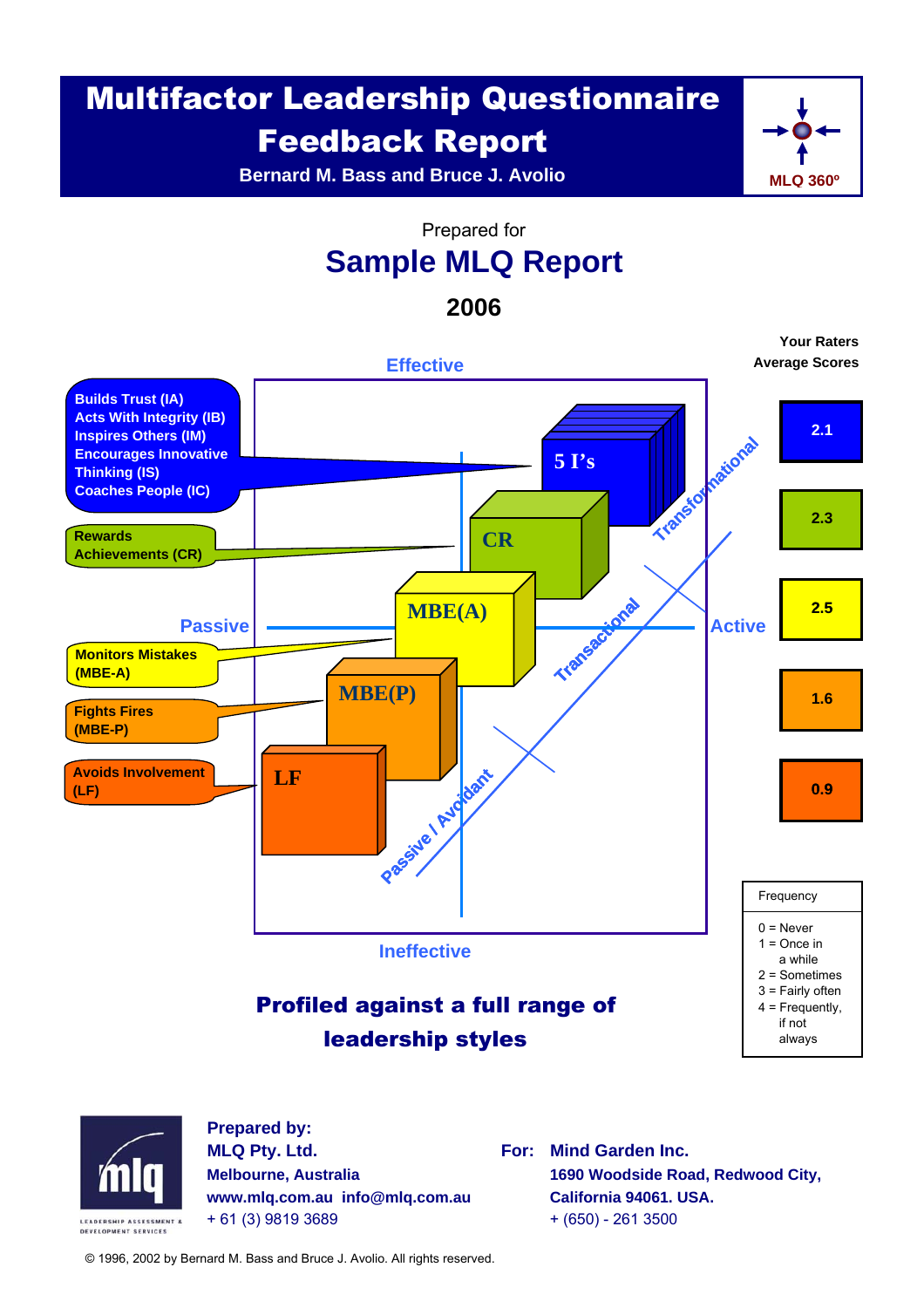

### *Sample MLQ Report*

Page

# **Contents**

The section 'Making the Most of Your Report' provides important guidance about how to access the extensive information contained in this report.

| <b>Introduction</b>                               |                                                                                                                                                                                                  | 3                                                                                |
|---------------------------------------------------|--------------------------------------------------------------------------------------------------------------------------------------------------------------------------------------------------|----------------------------------------------------------------------------------|
| The Full Range Leadership Model:                  | <b>Transformational Leadership</b><br><b>Transactional Management</b><br>Passive / Avoidant<br><b>Outcomes of Leadership</b><br><b>Some Research Findings</b>                                    | $\overline{\mathbf{4}}$<br>$\mathbf 5$<br>$\mathbf 5$<br>$\,6$<br>$6\phantom{a}$ |
| <b>Making the Most of Your Report</b>             |                                                                                                                                                                                                  | $\overline{7}$                                                                   |
| Your Full Range Leadership Profile:               | <b>Transformational Leadership</b><br><b>Contingent Reward</b><br>Management-by-Exception: Active<br>Management-by-Exception: Passive<br>Laissez-Faire<br><b>Outcomes of Leadership Overview</b> | 10<br>11<br>11<br>11<br>11<br>12                                                 |
| <b>Self &amp; Rater Group Feedback:</b>           | <b>Transformational Leadership</b><br><b>Transactional Leadership</b><br><b>Passive Avoidant Behaviours</b><br><b>Outcomes of Your Leadership</b>                                                | 13<br>15<br>16<br>17                                                             |
| <b>Comparison with Norms:</b>                     | Transformational<br><b>Transactional and Passive / Avoidant</b><br><b>Outcomes of Leadership</b>                                                                                                 | 18<br>19<br>20                                                                   |
| <b>Your Transformational Leadership:</b>          | <b>Style Strengths</b><br><b>Areas for Development</b>                                                                                                                                           | 21<br>22                                                                         |
| <b>Self - Rater Gaps:</b>                         | Self and Higher level Raters<br>Self and Same level Raters<br>Self and Lower level Raters<br>Self and Other level Raters                                                                         | 23<br>24<br>25<br>26                                                             |
| <b>Complete Reporting of All Rater Responses:</b> | <b>Transformational Leadership Styles</b><br><b>Transactional Leadership Styles</b><br>Passive / Avoidant Behaviour Styles<br><b>Outcomes of Leadership</b>                                      | 27<br>32<br>34<br>36                                                             |
| <b>Three Open-ended Questions: Responses</b>      |                                                                                                                                                                                                  | 39                                                                               |
| <b>Individual Planning and Goal Setting</b>       |                                                                                                                                                                                                  | 42                                                                               |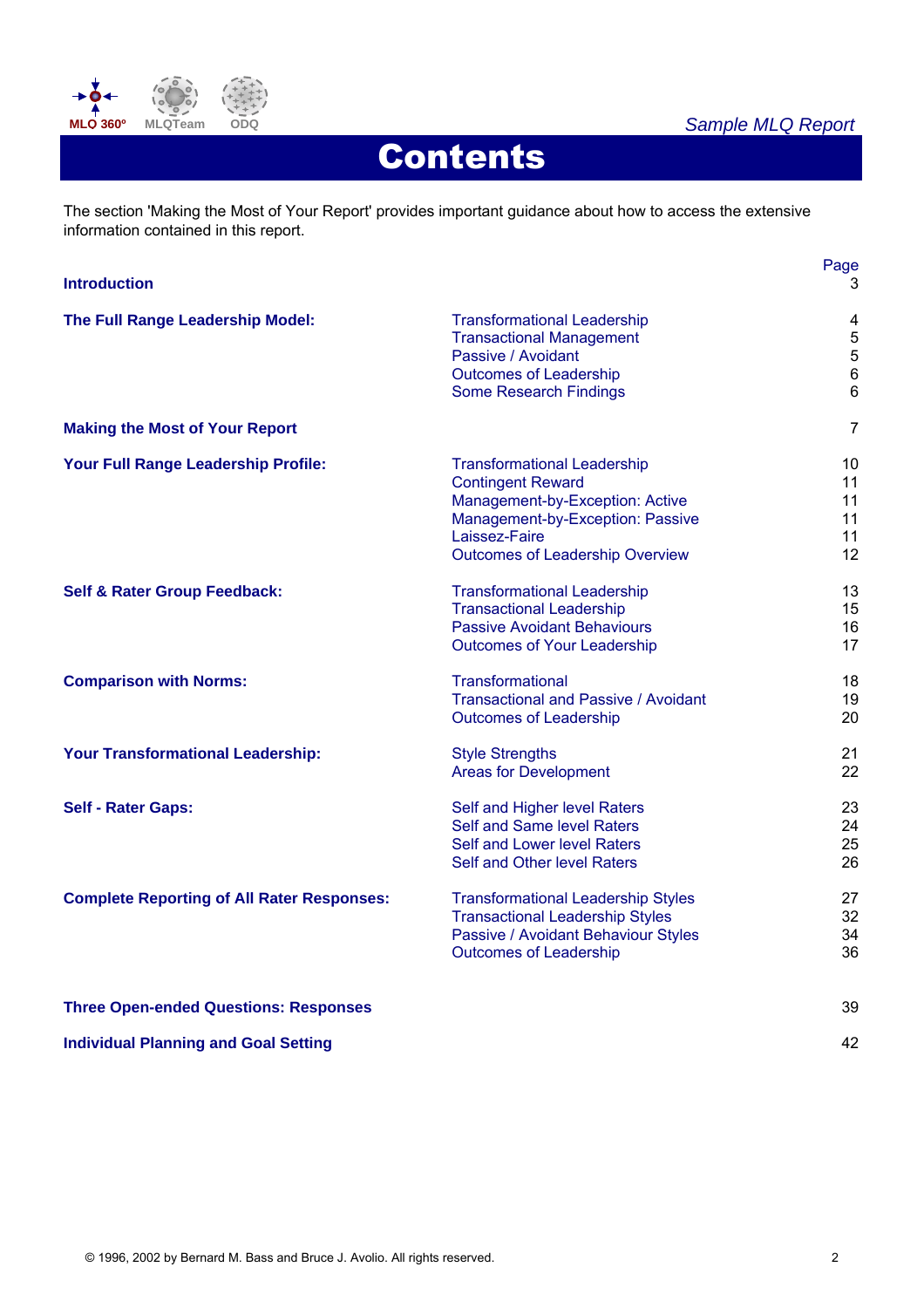

## **Outcomes of Leadership**

Transformational and Transactional leadership are both related to the success of the group. Success is measured with the MLQ by how often the raters perceive their leader to be motivating, how effective raters perceive their leader to be at different levels of the organisation, and how satisfied raters are with their leader's methods of working with others.

#### **Extra Effort**

**Get others to do more than they expected to do Heighten others' desire to succeed Increase others' willingness to try harder**

#### **Effectiveness**

**Are effective in meeting others' job-related needs Are effective in representing others to higher authority Are effective in meeting organisational requirements Leads a group that is effective**

#### **Satisfaction**

**Uses methods of leadership that are satisfying Work with others in a satisfactory way**

## **Some Research Findings**

**Transformational leaders created greater alignment around strategic visions and missions.**

**Transformational leadership behaviour factors are associated with organisational sales increases, market share, earnings and ROI.** 

**Scores on transformational leadership predict individual and group performance.** 

**Transformational leadership has been found to explain between 45% and 60% of organisational performance.** 

**Transformational leaders created greater unit cohesion, commitment, and lower turnover.**

**Transformational leadership predicted higher levels of product innovation in R & D teams.**

**Transformational leaders created safer work environments.**

**Transformational leadership training has been shown to improve leadership and associated performance over time.**

**The nine factor Full Range Leadership Model has been shown to best represent the data collected by the MLQ when sample characteristics and situation factors are statistically controlled.**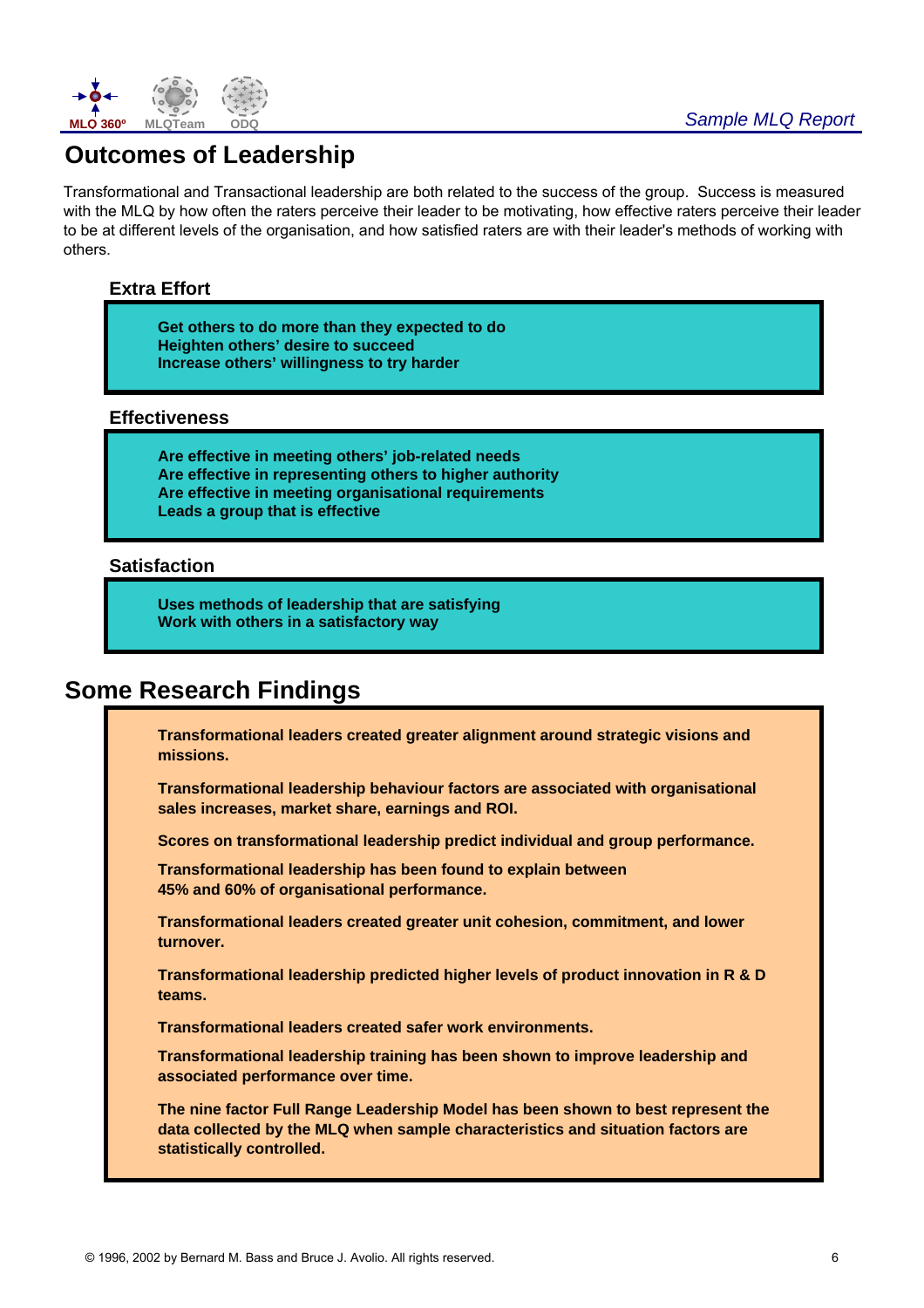

# Your Full-Range Leadership Profile

## **Transactional Leadership**



## **Passive / Avoidant Behaviour**

#### **Fights Fires (MBEP)**

How you rated yourself example to the 0.8 How your 25 raters rated you 1.6

Research Validated Benchmark 0-1

#### **Avoids Involvement (LF)**

How you rated yourself and the 1.0 How your 25 raters rated you 0.9

Research Validated Benchmark 0-1



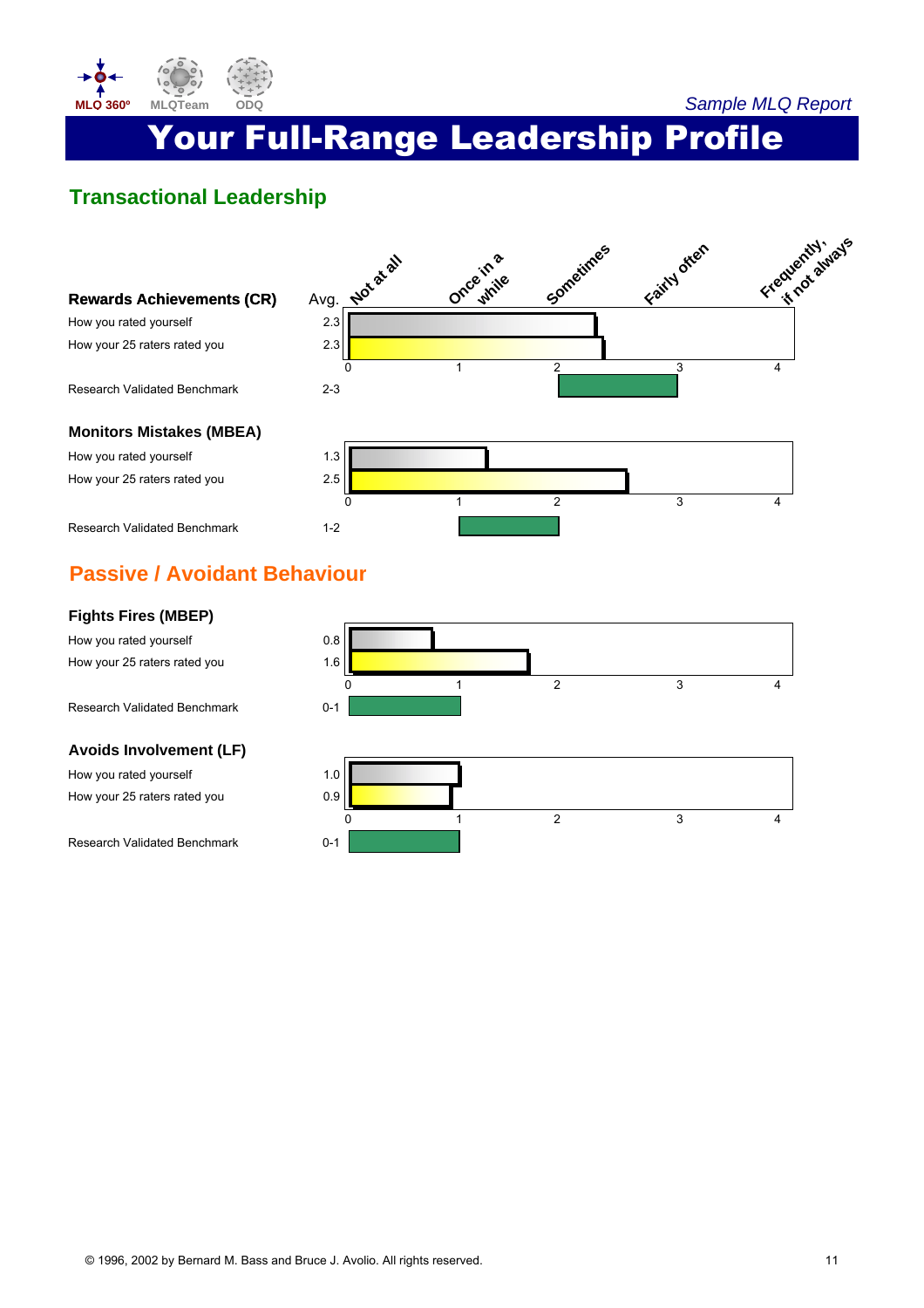

Self & Rater Group Feedback:

Transactional Leadership



Research Validated Benchmark 1-2 All raters average 2.5 All raters standard deviation 1.1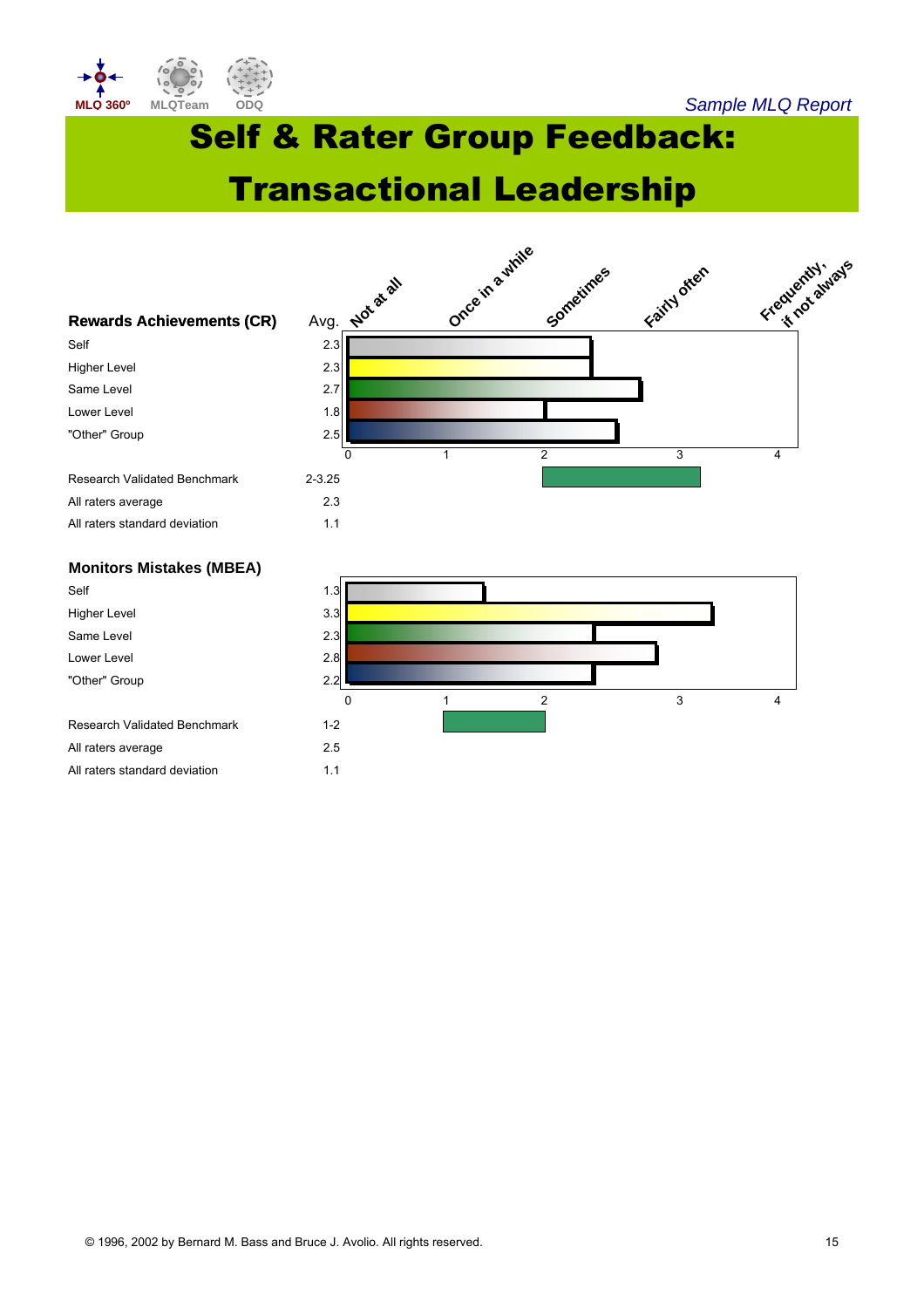

# Comparison with Norms: Transformational Leadership

The three charts below show how you and your raters perceived the frequency of behaviours you exhibit for each leadership style and organisational outcomes compared to various norms for the MLQ. Two norms are always provided - 'Universal' and 'National'. A third norm 'Market Segment', 'Local Organisation' or 'Previous MLQ Report' is provided where this is available.



© 1996, 2002 by Bernard M. Bass and Bruce J. Avolio. All rights reserved. 18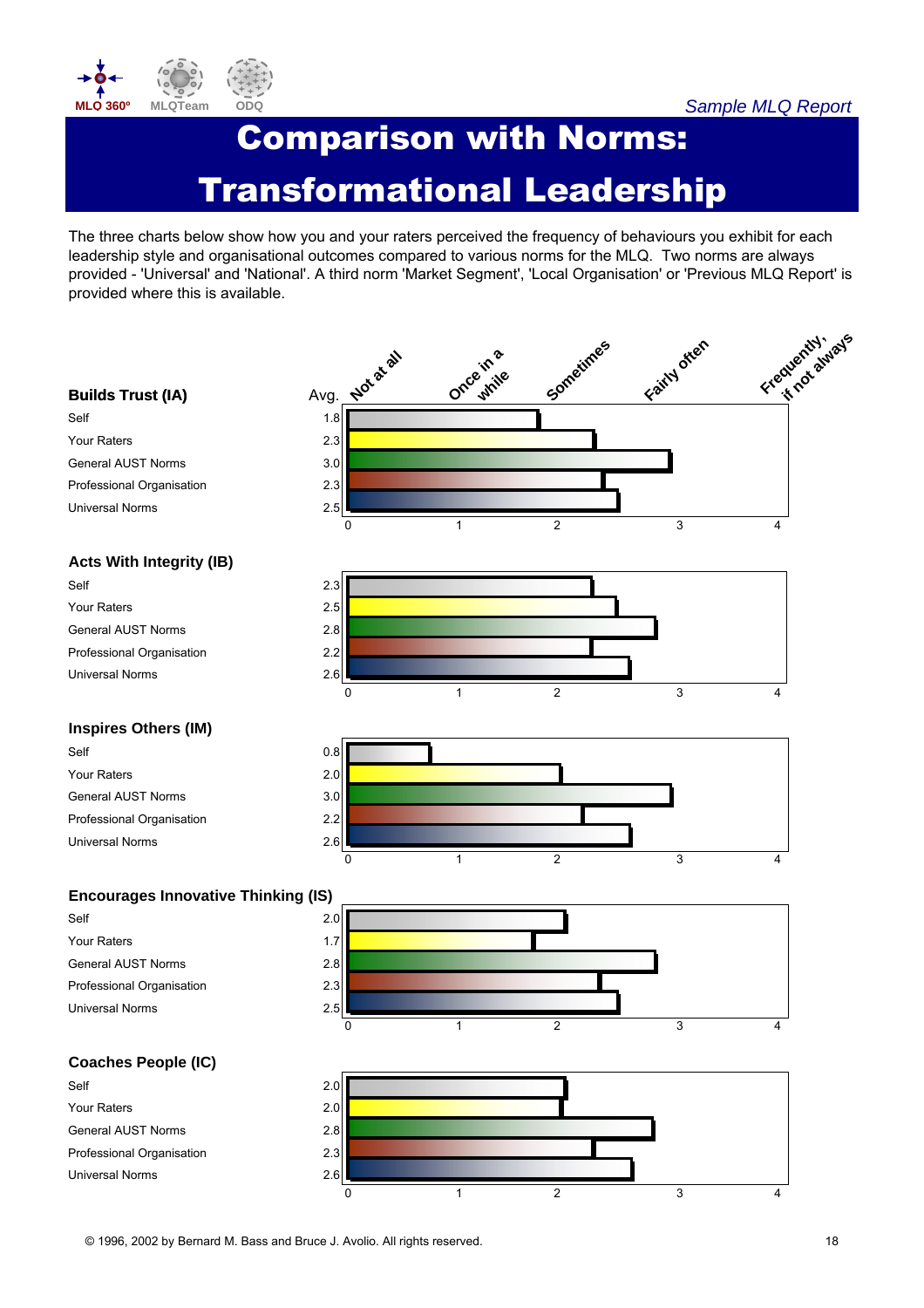

# Self to Rater Gaps

The tables below highlight the differences in ratings between your self-frequency ratings and your raters frequency ratings of you, separated out by source. The bars represent the average frequency difference comparing your frequency ratings to those of your raters on each leadership style. The longer the bars, the greater the gaps between your perception of your behaviour and your raters'. When the bar is on the left, you under rate your frequency on that style. When the bar is to the right you over rate your frequency on that style.

The average frequencies for this full-range of leadership styles are interpreted with the scale to the right.



## **Self and Higher Level Raters**